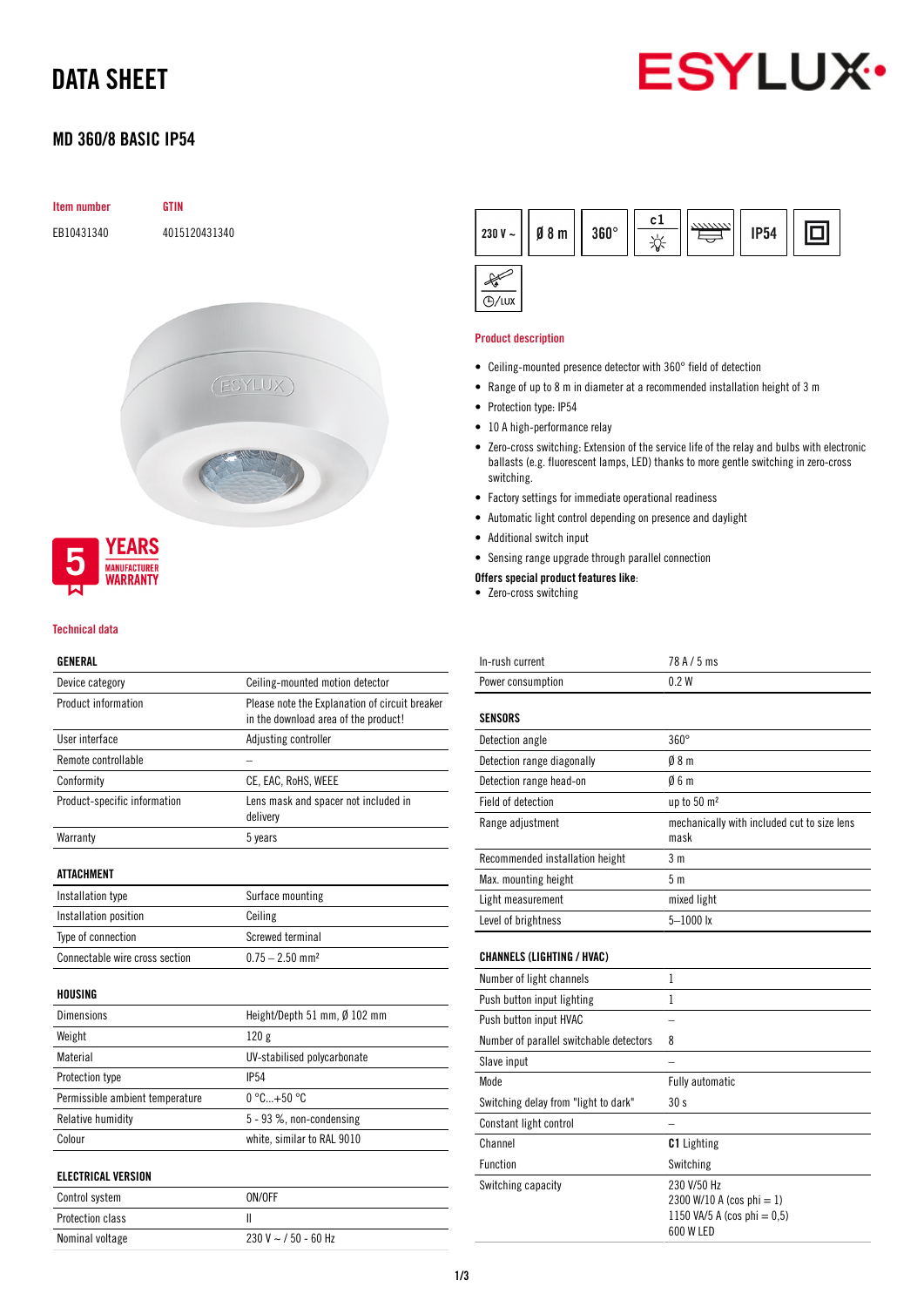# DATA SHEET



# MD 360/8 BASIC IP54

| Item number                   | <b>GTIN</b>   |                             |                               |                                                                                            |                                  |               |
|-------------------------------|---------------|-----------------------------|-------------------------------|--------------------------------------------------------------------------------------------|----------------------------------|---------------|
| EB10431340                    | 4015120431340 |                             |                               |                                                                                            |                                  |               |
| Switch contact                |               | make contact / non-floating |                               | Impulse mode                                                                               | $\checkmark$                     |               |
| Push button input             |               | $\checkmark$                |                               | Switch-off delay time                                                                      | 15 s30 min (adjustable in steps) |               |
|                               |               |                             |                               |                                                                                            |                                  |               |
| <b>Factory settings</b>       |               |                             |                               |                                                                                            |                                  |               |
| Channel                       |               | C1 Lighting                 |                               | Level of brightness/switching threshold                                                    | 100 lx                           |               |
| Operating mode                |               | fully automatic             |                               | Switch-off delay time                                                                      | 5 min                            |               |
|                               |               |                             |                               |                                                                                            |                                  |               |
| <b>Accessories</b>            |               |                             |                               |                                                                                            |                                  |               |
| <b>Product designation</b>    |               | Item number                 | <b>Product description</b>    |                                                                                            |                                  | <b>GTIN</b>   |
| Cover                         |               |                             |                               |                                                                                            |                                  |               |
| <b>BASIC IP54 8 LENS MASK</b> |               | EB10423512                  | Spare part Lens mask 8 m IP54 |                                                                                            |                                  | 4015120423512 |
| Protection                    |               |                             |                               |                                                                                            |                                  |               |
| BASKET GUARD ROUND LARGE      |               | EM10425608                  |                               | Basket guard for presence and motion detectors and smoke detectors, Ø 180 mm, height 90 mm |                                  | 4015120425608 |
|                               |               |                             |                               |                                                                                            |                                  |               |
| <b>Dimension drawing</b>      |               |                             |                               | <b>Field of detections</b>                                                                 | <b>Detection range</b>           |               |
|                               | $Ø101$ mm     |                             |                               |                                                                                            | Diagonally (A)                   | Ø 8 m         |
| $50 \text{ mm}$               |               |                             | B <sub>1</sub>                | $\blacksquare$ Frontal (B)                                                                 | Ø6m                              |               |
|                               |               |                             |                               | 360°                                                                                       |                                  |               |